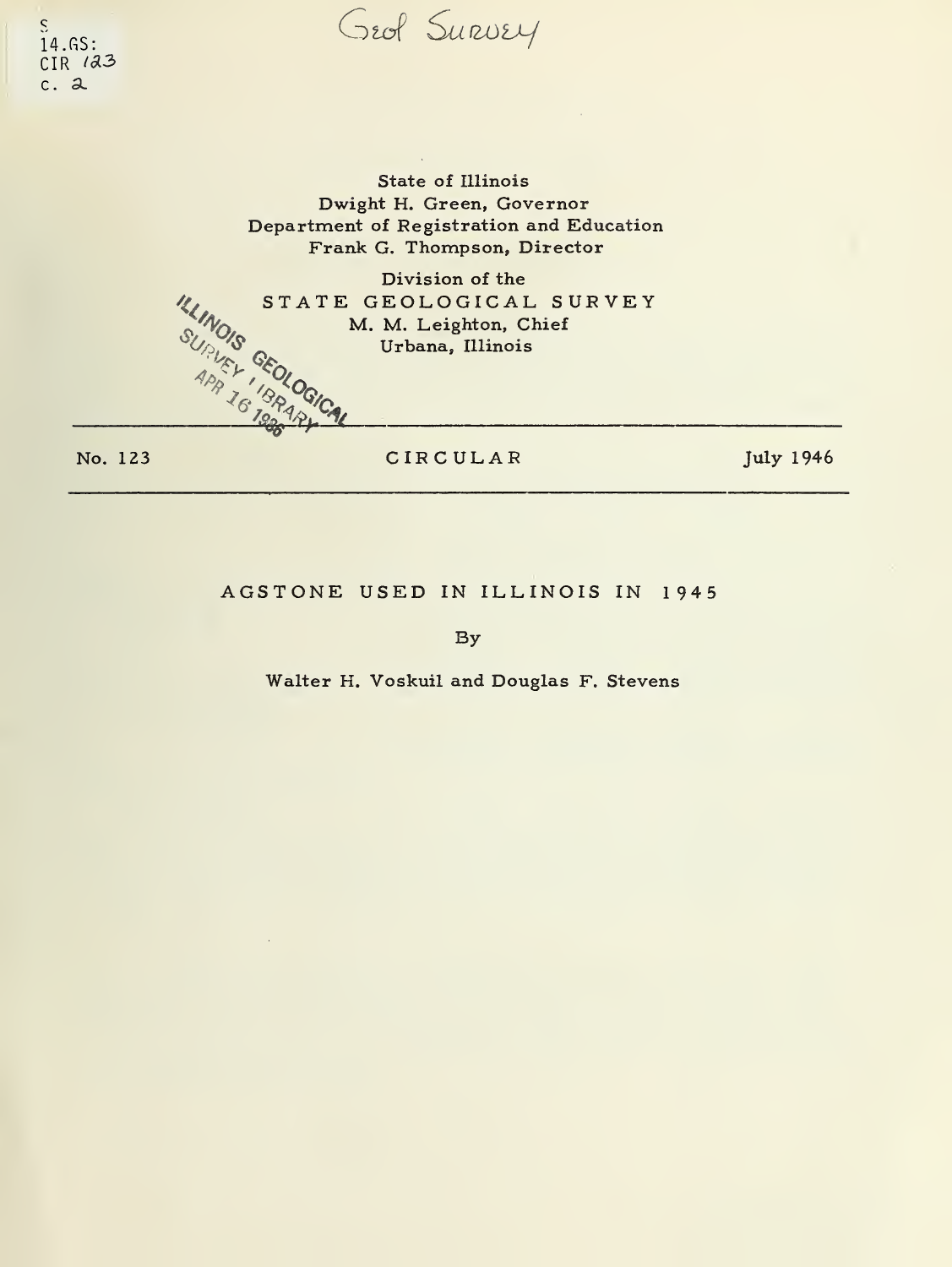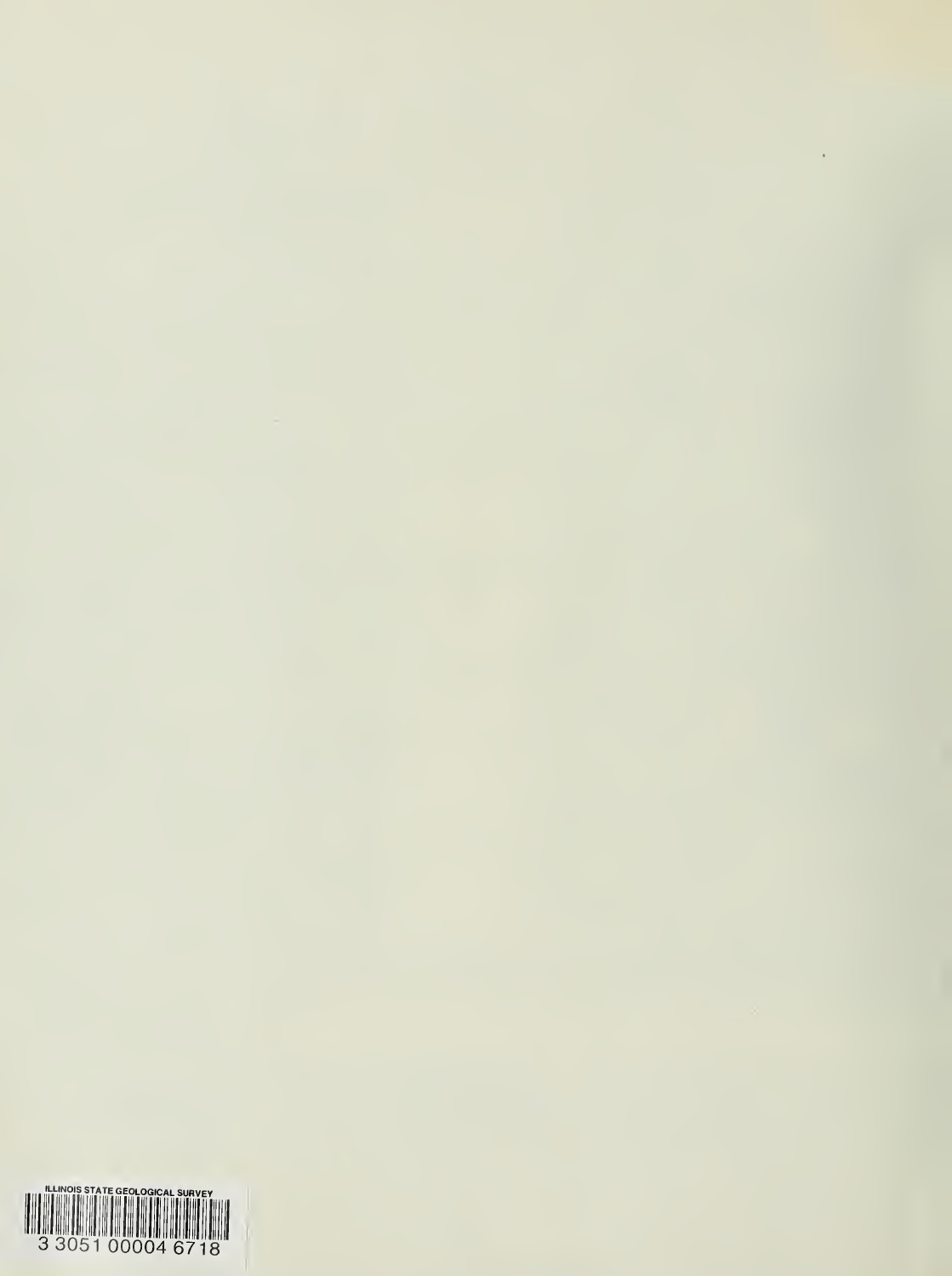### PRELIMINARY REPORT

#### AGSTONE USED IN ILLINOIS IN 1945

Reports of producers to the Illinois State Geological Survey show that the amount of agstone (ground limestone, dolomite, and marl) used for soil improvement in Illinois during 1945 amounted to more than 4,220,000 tons. This was about 10,000 tons more than that used in 1944 and establishes again a new all-time high record.

|                                                | 1944      |                                                           | 1945                |             |  |
|------------------------------------------------|-----------|-----------------------------------------------------------|---------------------|-------------|--|
|                                                | Tons      | Value                                                     | Tons                | Value       |  |
| Produced in Illinois:                          |           |                                                           |                     |             |  |
| Limestone                                      |           | 2,500,261   \$2,709,514   2,311,000                       |                     | \$2,622,200 |  |
| Dolomite                                       | 1,561,956 |                                                           | 1,546,597 1,915,400 | 1,952,800   |  |
| Marl                                           | 10,832    | 10,596                                                    | 7,500               | 7,400       |  |
| Total produced in Illinois<br>Less marketed in | 4,073,049 | 4.266.707                                                 | 4,233,900           | 4,582,400   |  |
| other states                                   | 173,211   | 181,500                                                   | 190,200             | 197,500     |  |
| Produced and used in Illinois                  | 3,899,838 | 4,085,207                                                 | 4,043,700           | 4,384,900   |  |
| Produced in other states and                   |           |                                                           |                     |             |  |
| used in Illinois                               | 314,762   | 303.679                                                   | 181,200             | 168,400     |  |
| Total agstone used in Illinois                 |           | 4, 214, 600   \$4, 388, 886   4, 224, 900   \$4, 553, 300 |                     |             |  |

Table 1. - Agstone Used in Illinois, 1944 and 1945\*

\* From canvass made by Illinois 'rom canvass made by Illinois Geological Survey, in cooperation with Illi–<br>nois Agricultural Association and Midwest Agricultural Limestone Insti–<br>tute.

This large production of agstone, exceeding slightly the record made in 1944, was accomplished by the industry in spite of many serious difficulties. The last three months of 1945 brought the end of actual hostilities after nearly four years of war, but the stone industry found that labor was very scarce' and that it was almost impossible to obtain repairs for badly worn machinery and equipment.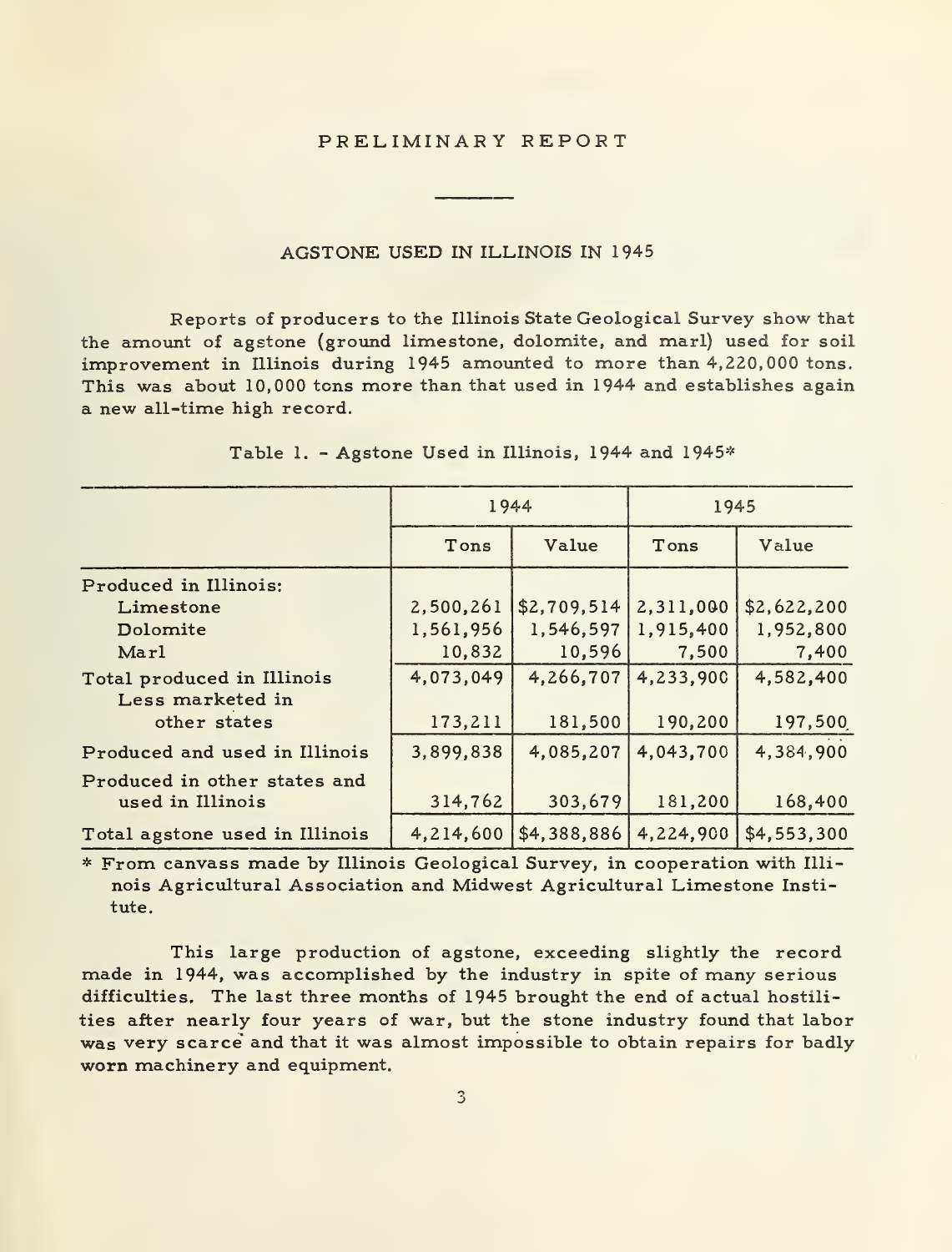The value of agstone for improving soil fertility is so firmly established that the demand for this product has caused the Illinois stone industry to produce an enormous tonnage. This is shown in Table <sup>1</sup> by the increased amount marketed in other states at the same time that the amount produced in other states and used in Illinois decreased about 42 percent.

The progressive increase of the use of agstone on Illinois farms during the years for which figures are available is shown in Table 2.

| Year | Value<br>Tons |           | Year<br>Tons<br>Av. |      |           | Value       | Av.    |
|------|---------------|-----------|---------------------|------|-----------|-------------|--------|
|      |               |           |                     |      |           |             |        |
| 1927 | 647,155       | \$579,639 | \$0.90              | 1937 | 1,310,513 | \$1,279,981 | \$0.97 |
| 1928 | 565,001       | 511,005   | .91                 | 1938 | 1,251,263 | 1,247,150   | 1.00   |
| 1929 | 947,798       | 843.693   | .89                 | 1939 | 1.497.458 | 1,318,173   | .88    |
| 1930 | 868,426       | 740,785   | .86                 | 1940 | 2,365,663 | 1,999,850   | .84    |
| 1931 | 268,874       | 241,376   | .90                 | 1941 | 3,084,855 | 2,873,536   | .93    |
| 1932 | 164.933       | 140,969   | .86                 | 1942 | 3.866.568 | 3.600.313   | .93    |
| 1933 | 227,466       | 165,667   | .73                 | 1943 | 3,221,477 | 3,152,608   | .98    |
| 1934 | 491.644       | 319,604   | .65                 | 1944 | 4.214.600 | 4,388,886   | 1.04   |
| 1935 | 379,555       | 268,139   | .71                 | 1945 | 4,224,900 | 4,553,300   | 1.08   |
| 1936 | 1.114.466     | 871,862   | .78                 |      |           |             |        |

Table 2. - Agstone Used in Illinois Annually, 1927-1945\*

U. S. Bureau of Mines, 1927-29; canvass by Illinois Agricultural Association, 1930; canvass by Illinois Geological Survey, 1931-45.

During 1945, agstone was produced in 44 of the 102 counties of the State. Of the total amount used during the year, 95.7 percent was produced in Illinois.

Table <sup>3</sup> gives the use of agstone by counties in Illinois during 1945, showing the amounts produced in Illinois and in other states. It also shows the arable land and plowable pasture in each county and the average quantity of agstone used, in pounds per acre of such land in each county. These data are from producers who reported sales of agstone in specific counties, or are estimates by county farm advisers, whichever is the larger. Production not accounted for in the county totals is given at the bottom of the table marked, "counties not specified." The total amount used in Illinois is the actual total of deliveries in Illinois reported by producers.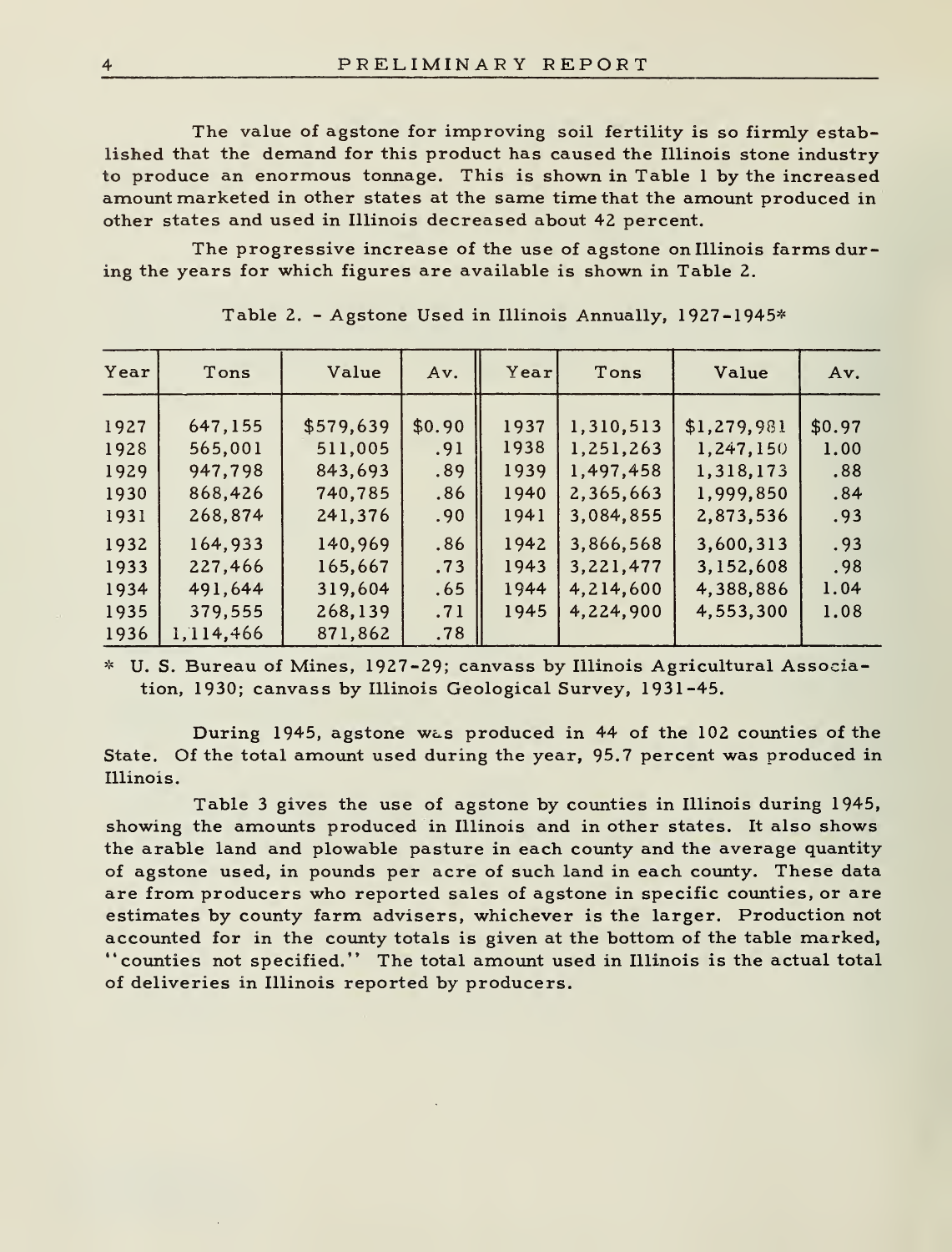|               |            |          | Tons used in 1945 |          | Acres of                | Av. No. of |      |
|---------------|------------|----------|-------------------|----------|-------------------------|------------|------|
| County        | Total used | Produced | Produced          | Total    | arable land             | pounds     | a/   |
|               | in 1944    | in       | in other          | used in  | and plowable            | per acre-  |      |
|               | (Tons)     | Illinois | states            | Illinois | pasture                 | 1944       | 1945 |
|               |            |          |                   |          | $(1940 \text{ Census})$ |            |      |
| Adams         | 49,000     | 50,000   |                   | 50,000   | 328,009                 | 299        | 305  |
| Alexander     | 9,200      | 3,200    |                   | 3,200    | 58,779                  | 313        | 108  |
| Bond          | 40,000     | 33,800   | 1,200             | 35,000   | 168,876                 | 474        | 414  |
| Boone         | 15,700     | 16,900   |                   | 16,900   | 139,691                 | 225        | 241  |
| <b>Brown</b>  | 10,000     | 12,000   |                   | 12,000   | 119,648                 | 168        | 200  |
| <b>Bureau</b> | 101.300    | 100,000  |                   | 100,000  | 440,808                 | 460        | 454  |
| Calhoun       | 16,000     | 18,000   |                   | 18,000   | 70,886                  | 456        | 507  |
| Carroll       | 33,000     | 36,000   |                   | 36,000   | 200,264                 | 330        | 360  |
| Cass          | 25,000     | 30,000   |                   | 30,000   | 157,002                 | 319        | 382  |
| Champaign     | 30,000     | 80,000   |                   | 80,000   | 560,583                 | 107        | 285  |
| Christian     | 51,700     | 75,000   |                   | 75,000   | 373,342                 | 277        | 402  |
| Clark         | 40,300     | 58,500   |                   | 58,500   | 217,376                 | 372        | 539  |
| Clay          | 30,100     | 21,600   | 3,000             | 24,600   | 201,735                 | 299        | 243  |
| Clinton       | 37,000     | 35,200   | 2,200             | 37,400   | 210,349                 | 352        | 356  |
| Coles         | 30,000     | 40,000   |                   | 40,000   | 254,255                 | 236        | 315  |
| Cook          | 46,400     | 21,400   | 3,600             | 25,000   | 199,206                 | 466        | 251  |
| Crawford      | 30,000     | 30,000   |                   | 30,000   | 193,868                 | 310        | 309  |
| Cumberland    | 30,000     | 25,000   |                   | 25,000   | 157,832                 | 373        | 316  |
| DeKalb        | 50,000     | 75,000   |                   | 75,000   | 349,131                 | 286        | 429  |
| <b>DeWitt</b> | 4,500      | 13,200   |                   | 13,200   | 211,909                 | 43         | 124  |
| Douglas       | 4,000      | 20,000   |                   | 20,000   | 231,817                 | 35         | 172  |
| DuPage        | 26,100     | 46,600   |                   | 46,600   | 116,731                 | 450        | 796  |
| Edgar         | 30,000     | 30,000   |                   | 30,000   | 307,538                 | 195        | 195  |
| Edwards       | 16,900     | 11,300   | 2,100             | 13,400   | 108,888                 | 310        | 247  |
| Effingham     | 39,500     | 37,700   | 300               | 38,000   | 213,369                 | 371        | 309  |
| Fayette       | 20,500     | 27,000   | 200               | 27,200   | 275,732                 | 149        | 109  |
| Ford          | 20,000     | 22,000   | 3,000             | 25,000   | 280,058                 | 143        | 178  |
| Franklin      | 17,200     | 24,800   | 4,300             | 29,100   | 146,843                 | 235        | 395  |
| Fulton        | 11,000     | 39,000   | 1,000             | 40,000   | 338,466                 | 65         | 236  |
| Gallatin      | 30,000     | 20,000   |                   | 20,000   | 127,951                 | 470        | 312  |
| Greene        | 17,700     | 17,700   |                   | 17,700   | 226,052                 | 157        | 157  |
| Grundy        | 18,000     | 20,000   |                   | 20,000   | 218,241                 | 165        | 183  |
| Hamilton      | 15,700     | 10,400   | 4,300             | 14,700   | 179,698                 | 175        | 135  |
| Hancock       | 47,000     | 21,400   | 400               | 21,800   | 340,637                 | 276        | 128  |
| Hardin        | 31,300     | 13,600   |                   | 13,600   | 50,649                  | 1,240      | 533  |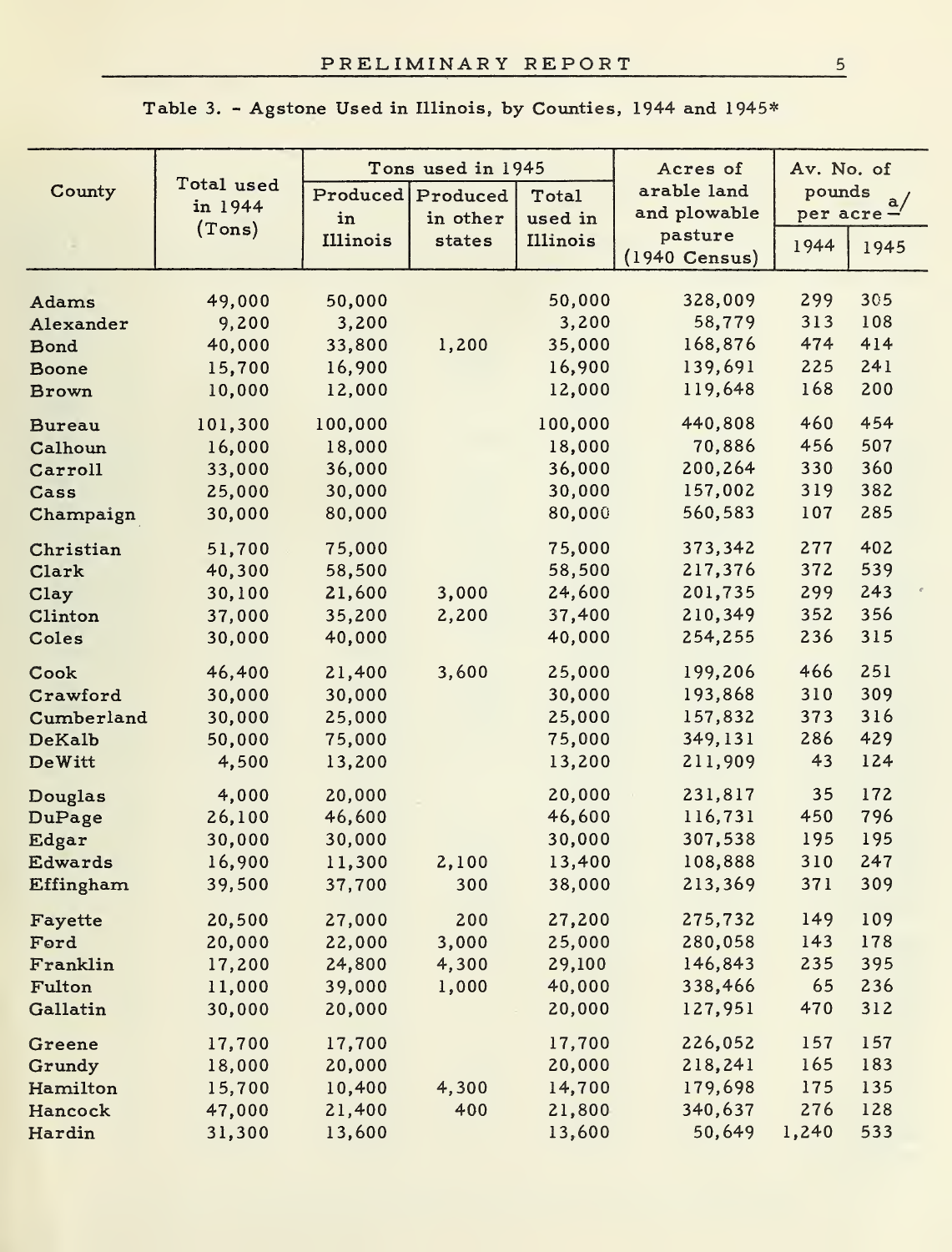| Table 3. – Agstone Used in Illinois, by Counties, 1944 and 1945 * |  |  |  |
|-------------------------------------------------------------------|--|--|--|
|-------------------------------------------------------------------|--|--|--|

|                   |                       |          | Tons used in 1945 |          | Acres of                |      | Av. No. of          |
|-------------------|-----------------------|----------|-------------------|----------|-------------------------|------|---------------------|
| County            | Total used<br>in 1944 | Produced | Produced          | Total    | arable land             |      | pounds              |
|                   | (Tons)                | in       | in other          | used in  | and plowable            |      | $per$ $\frac{a}{c}$ |
|                   |                       | Illinois | states            | Illinois | pasture                 | 1944 | 1945                |
|                   |                       |          |                   |          | $(1940 \text{ Census})$ |      |                     |
|                   |                       |          |                   |          |                         |      |                     |
| Henderson         | 55,400                | 41,400   |                   | 41,400   | 156,071                 | 716  | 531                 |
| Henry             | 90,000                | 85,200   | 4,800             | 90,000   | 423,236                 | 425  | 425                 |
| Iroquois          | 60,000                | 64,500   | 500               | 65,000   | 611,482                 | 197  | 213                 |
| Jackson           | 21,100                | 16,100   | 200               | 16,300   | 188,088                 | 224  | 173                 |
| Jasper            | 50,300                | 37,800   |                   | 37,800   | 240,290                 | 420  | 315                 |
| Jefferson         | 72,000                | 28,100   | 17,900            | 46,000   | 242,802                 | 593  | 379                 |
| Jersey            | 17,500                | 35,000   |                   | 35,000   | 134,766                 | 260  | 518                 |
| <b>Jo Daviess</b> | 30,000                | 24,500   | 500               | 25,000   | 225,208                 | 267  | 223                 |
| Johnson           | 9,000                 | 14,000   |                   | 14,000   | 112,452                 | 161  | 250                 |
| Kane              | 71,000                | 60,100   |                   | 60,100   | 255,882                 | 556  | 469                 |
| Kankakee          | 64,000                | 77,000   |                   | 77,000   | 348,647                 | 367  | 441                 |
| Kendall           | 30,000                | 25,000   |                   | 25,000   | 168,326                 | 357  | 298                 |
| Knox              | 57,200                | 52,800   | 12,700            | 65,500   | 317,827                 | 359  | 412                 |
| Lake              | 9,600                 | 12,000   |                   | 12,000   | 140,960                 | 128  | 170                 |
| LaSalle           | 125,000               | 128,000  |                   | 128,000  | 585,735                 | 426  | 437                 |
| Lawrence          | 15,600                | 9,500    | 1,000             | 10.500   | 165,983                 | 188  | 126                 |
| Lee               | 125,000               | 130,700  |                   | 130,700  | 385,196                 | 648  | 680                 |
| Livingston        | 87,700                | 196,900  |                   | 196,900  | 595,765                 | 294  | 661                 |
| Logan             | 79,700                | 46,300   |                   | 46,300   | 346,615                 | 459  | 267                 |
| McDonough         | 30,000                | 25,000   |                   | 25,000   | 270,917                 | 222  | 185                 |
| McHenry           | 40,200                | 39,900   |                   | 39,900   | 262,434                 | 306  | 305                 |
| McLean            | 75,000                | 110,000  |                   | 110,000  | 656,782                 | 228  | 335                 |
| Macon             | 33,800                | 26,900   | 100               | 27,000   | 305,531                 | 222  | 176                 |
| Macoupin          | 16,800                | 28,600   | 1,000             | 29,600   | 342,781                 | 98   | 172                 |
| Madison           | 40,000                | 36,300   | 2,700             | 39,000   | 307,651                 | 261  | 253                 |
| Marion            | 37,600                | 25,000   | 11,900            | 36,900   | 239.131                 | 314  | 309                 |
| Marshall          | 10,600                | 36,700   |                   | 36,700   | 189,489                 | 112  | 384                 |
| Mason             | 33,000                | 38,800   |                   | 38,800   | 248,797                 | 266  | 312                 |
| Massac            | 11.000                | 12,100   |                   | 12,100   | 89,357                  | 247  | 272                 |
| Menard            | 21,400                | 20,000   |                   | 20,000   | 154,392                 | 278  | 259                 |
| Mercer            | 20,000                | 19,400   | 600               | 20,000   | 251,449                 | 159  | 159                 |
| Monroe            | 39,400                | 40,000   |                   | 40,000   | 155,971                 | 506  | 513                 |
| Montgomery        | 36,700                | 70,300   | 400               | 70,700   | 322,306                 | 228  | 437                 |
| Morgan            | 20,000                | 35,200   |                   | 35,200   | 261,346                 | 156  | 266                 |
| Moultrie          | 16,800                | 24,000   |                   | 24,000   | 178,794                 | 188  | 268                 |
|                   |                       |          |                   |          |                         |      |                     |

6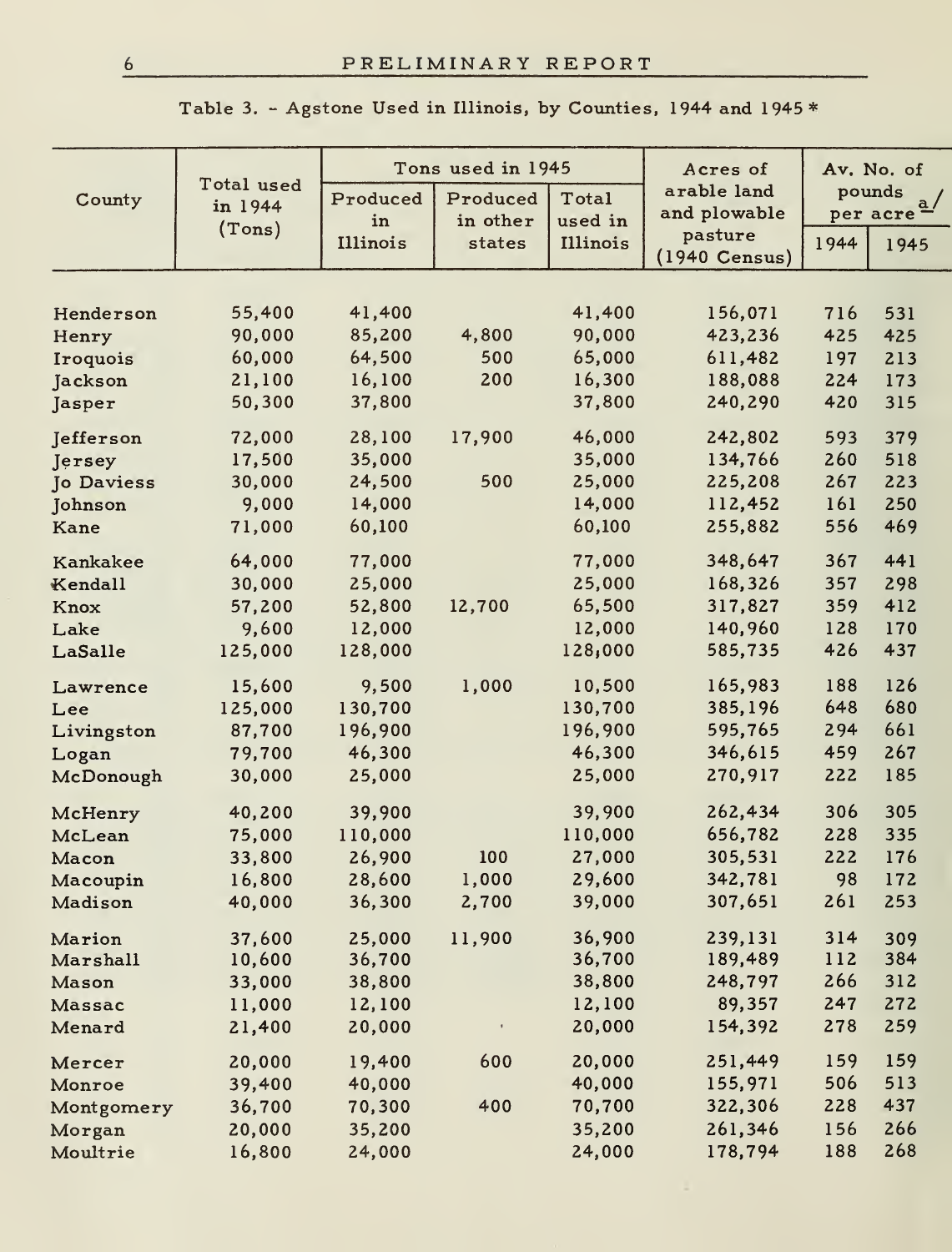|                         |                  |                  | Tons used in 1945 |                  | Acres of                    | Av. No. of      |                        |
|-------------------------|------------------|------------------|-------------------|------------------|-----------------------------|-----------------|------------------------|
| County                  | Total used       | Produced         | Produced          | Total            | arable land<br>and plowable |                 | pounds                 |
|                         | in 1944          | in               | in other          | used in          | pasture                     |                 | per acre $\frac{a}{a}$ |
|                         | (Tons)           | Illinois         | states            | Illinois         | $(1940 \text{ Census})$     | 1944            | 1945                   |
|                         |                  |                  |                   |                  |                             |                 |                        |
| Ogle                    | 60,000           | 73,700           | 500               | 73,700           | 383,404                     | 314             | 385                    |
| Peoria                  | 75,000           | 74,500<br>14,200 |                   | 75,000           | 243,380                     | 616             | 616                    |
| Perry<br>Piatt          | 16,800<br>20,000 | 45,000           | 8,700             | 22,900<br>45,000 | 156,265<br>246,223          | 215             | 293                    |
| Pike                    | 40,000           | 40,000           |                   | 40,000           | 341,756                     | 163<br>235      | 366<br>235             |
| Pope                    | 6,500            | 5,000            |                   | 5,000            | 92,321                      | 141             | 108                    |
| Pulaski                 | 12,500           | 5,100            |                   | 5,100            | 68,920                      | 363             | 148                    |
| Putnam                  | 11,800           | 20,100           |                   | 20,100           | 66,867                      | 354             | 600                    |
| Randolph                | 50,000           | 50,700           | 4,300             | 55,000           | 227,475                     | 440             | 484                    |
| Richland                | 24,400           | 17,500           | 2,500             | 20,000           | 186,383                     | 262             | 215                    |
| Rock Island             | 75,000           | 39,500           | 500               | 40,000           | 156,111                     | 960             | 512                    |
| St. Clair               | 78,400           | 74,900           | 100               | 75,000           | 258,552                     | 582             | 579                    |
| <b>Saline</b>           | 23,700           | 17,000           | 2,300             | 19,300           | 145,818                     | 326             | 264                    |
| Sangamon                | 60,500           | 64,900           | 100               | 65,000           | 425,644                     | 284             | 305                    |
| Schuyler                | 2,500            | 7,300            | 100               | 7,400            | 144,306                     | 35              | 103                    |
| Scott                   | 15,000           | 21,000           |                   | 21,000           | 103,624                     | 290             | 404                    |
| Shelby                  | 36,500           | 46,000           | 100               | 46,100           | 374,712                     | 196             | 246                    |
| Stark                   | 12,800           | 26,000           | 2,900             | 28,900           | 148,213                     | 173             | 391                    |
| Stephenson              | 50,000           | 75,400           |                   | 75,400           | 283,408                     | 353             | 533                    |
| Tazewell                | 30,000           | 40,000           |                   | 40,000           | 304,959                     | 197             | 262                    |
| Union                   | 24,700           | 20,800           |                   | 20,800           | 123,799                     | 399             | 335                    |
| Vermilion               | 50,000           | 70.000           |                   | 70,000           | 451.146                     | 222             | 310                    |
| Wabash                  | 10,000           | 4,800            | 11,800            | 16,600           | 103,459                     | 193             | 322                    |
| Warren                  | 75,000           | 60,000           |                   | 60,000           | 271,171                     | 553             | 442                    |
| Washington              | 55,000           | 4,400            | 15,800            | 20,200           | 242,105                     | 455             | 166                    |
| Wayne                   | 60,000           | 14,200           | 30,100            | 44,300           | 330.724                     | 363             | 267                    |
| White                   | 55,400           | 37,400           | 17,600            | 55,000           | 240,726                     | 460             | 458                    |
| Whiteside               | 85,000           | 100,000          |                   | 100,000          | 350,544                     | 484             | 569                    |
| Wi11                    | 39,100           | 47,500           |                   | 47,500           | 396,213                     | 197             | 239                    |
| Williamson              | 25,000           | 15,300           |                   | 15,300           | 128,514                     | 389             | 237                    |
| Winnebago               | 25,000           | 30,000           |                   | 30,000           | 219,494                     | 228             | 274                    |
| Woodford                | 21,200           | 29,400           |                   | 29,400           | 258,560                     | 164             | 227                    |
| County not<br>specified | 411,300          | 42,700           | 3,900             | 46,600           | --                          |                 |                        |
| Total                   | 4,214,600        | 4,043,700        | 181,200           | 4,224,900        | 25,133,474                  | 336             | 336                    |
|                         |                  |                  |                   |                  |                             | $(Av.)$ $(Av.)$ |                        |

# Table 3. - Agstone Used in Illinois, by Counties, 1944 and 1945\*

\* Compiled from canvass made by Illinois Geological Survey, in cooperation with Illinois Agricultural Association and Midwest Agricultural Limestone Institute,

a/ Calculated from columns <sup>5</sup> and 6.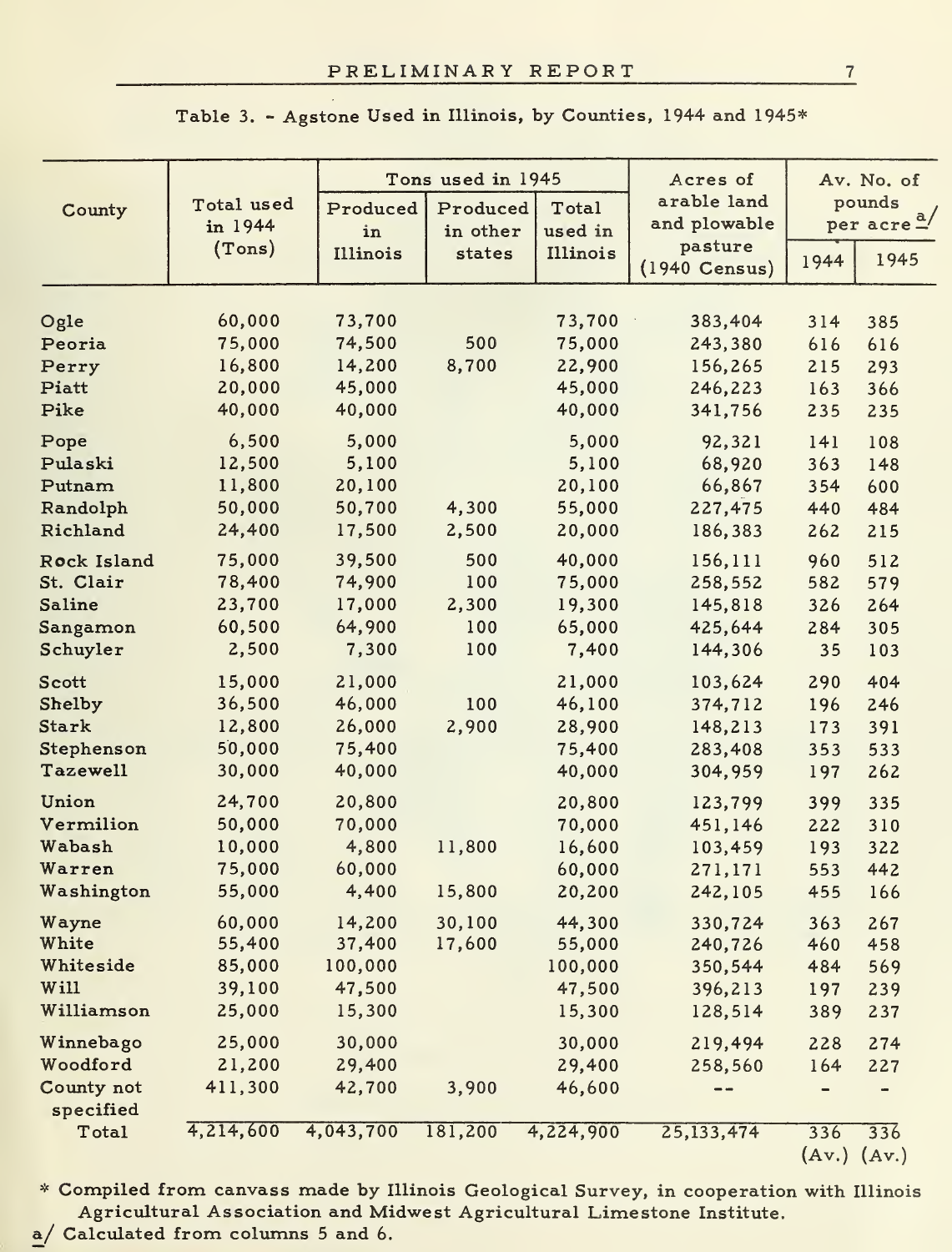Table 4 gives the total amount of agstone produced in other states but marketed in Illinois. Table <sup>5</sup> gives the total amount produced in Illi nois which was marketed in other states.

The map shows the average amount of agstone used in each county in pounds per acre of arable land and plowable pasture. In previous reports the averages have been based on acres of arable land, but in this report plowable pasture land is also included in order to give a broader basis of comparative use for agstone in the various counties.

|      | Amount   | Percent of               |  |
|------|----------|--------------------------|--|
| Year | sold in  | total Illinois           |  |
|      | Illinois | consumption              |  |
| 1940 | 106.912  | 5.9                      |  |
| 1941 | 95.226   | 3.2                      |  |
| 1942 | 171.035  | 4.5                      |  |
| 1943 | 166,518  | 5.3                      |  |
| 1944 | 314,800  | 7.5                      |  |
| 1945 | 181,200  | 4.3                      |  |
|      |          | $\overline{\phantom{a}}$ |  |

| Table 4. - Agstone Produced in Other States |  |
|---------------------------------------------|--|
| and Used in Illinois, 1940-1945*            |  |
| (In tons)                                   |  |

\* From canvass made by Illinois Geological Survey.

#### Table 5. - Agstone Produced in Illinois and Marketed in Other States, 1940-1945\* (In tons)

|      |                        |          |       |        |        | Year   Wisconsin   Iowa   Missouri   Kentucky   Indiana   Other states <sup>o</sup>   Total |         |
|------|------------------------|----------|-------|--------|--------|---------------------------------------------------------------------------------------------|---------|
| 1940 | 950                    | $- - -$  | 353   | 5.450  | 3,800  | 15.225                                                                                      | 25,778  |
| 1941 | $---$                  | 100      | 867   | 940    | 1,800  | 1,125                                                                                       | 4,832   |
| 1942 | 450                    | $---$    | 203   | 9.700  | 28.811 | 19,853                                                                                      | 59,017  |
| 1943 | $---$                  | 11,000   | 1.192 | 1,000  | 34,579 | 28,200                                                                                      | 75,971  |
| 1944 | $- - -$                | 7.683    | 8     | 8.900  | 46,302 | 110.318                                                                                     | 173.211 |
| 1945 | $\qquad \qquad \cdots$ | $\cdots$ | 2,700 | 23,600 | 46,000 | 117,900                                                                                     | 190,200 |

From canvass made by Illinois Geological Survey.

Marketed outside Illinois, destination seldom specified.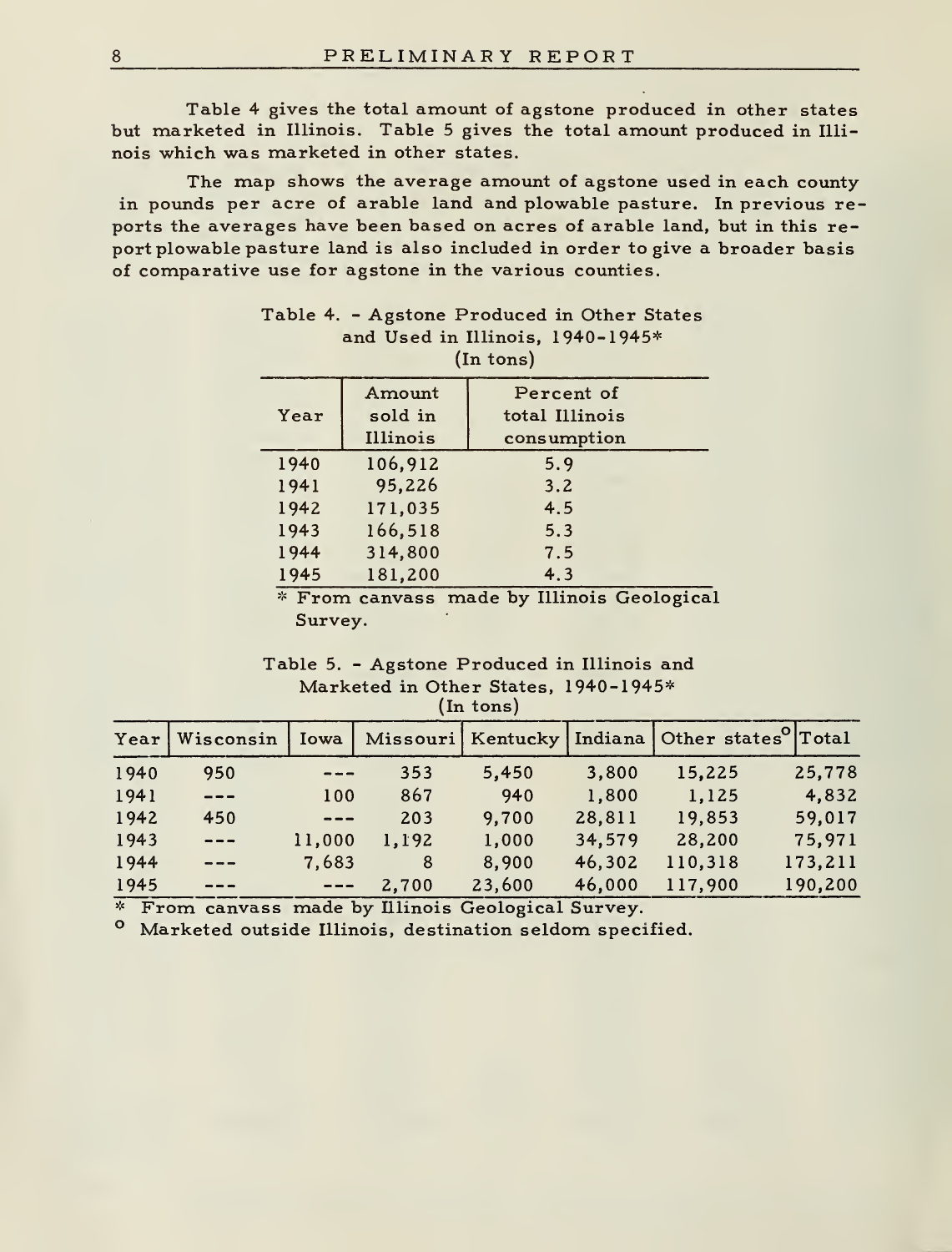

# AGSTONE IN ILLINOIS IN 1945

County averages in pounds per acre of arable land and plowable pasture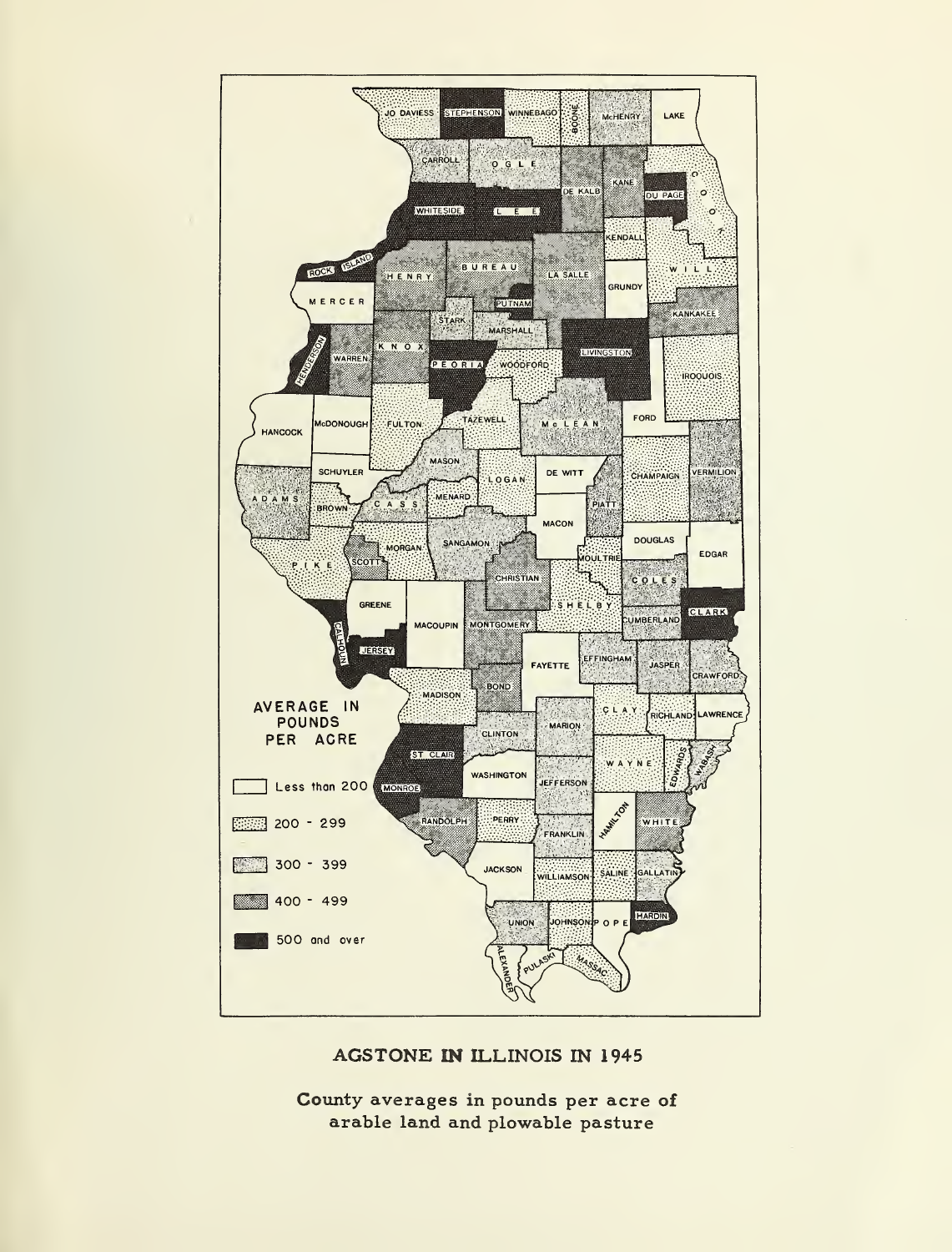Digitized by the Internet Archive in 2012 with funding from University of Illinois Urbana-Champaign

http://archive.org/details/agstoneusedinill123vosk